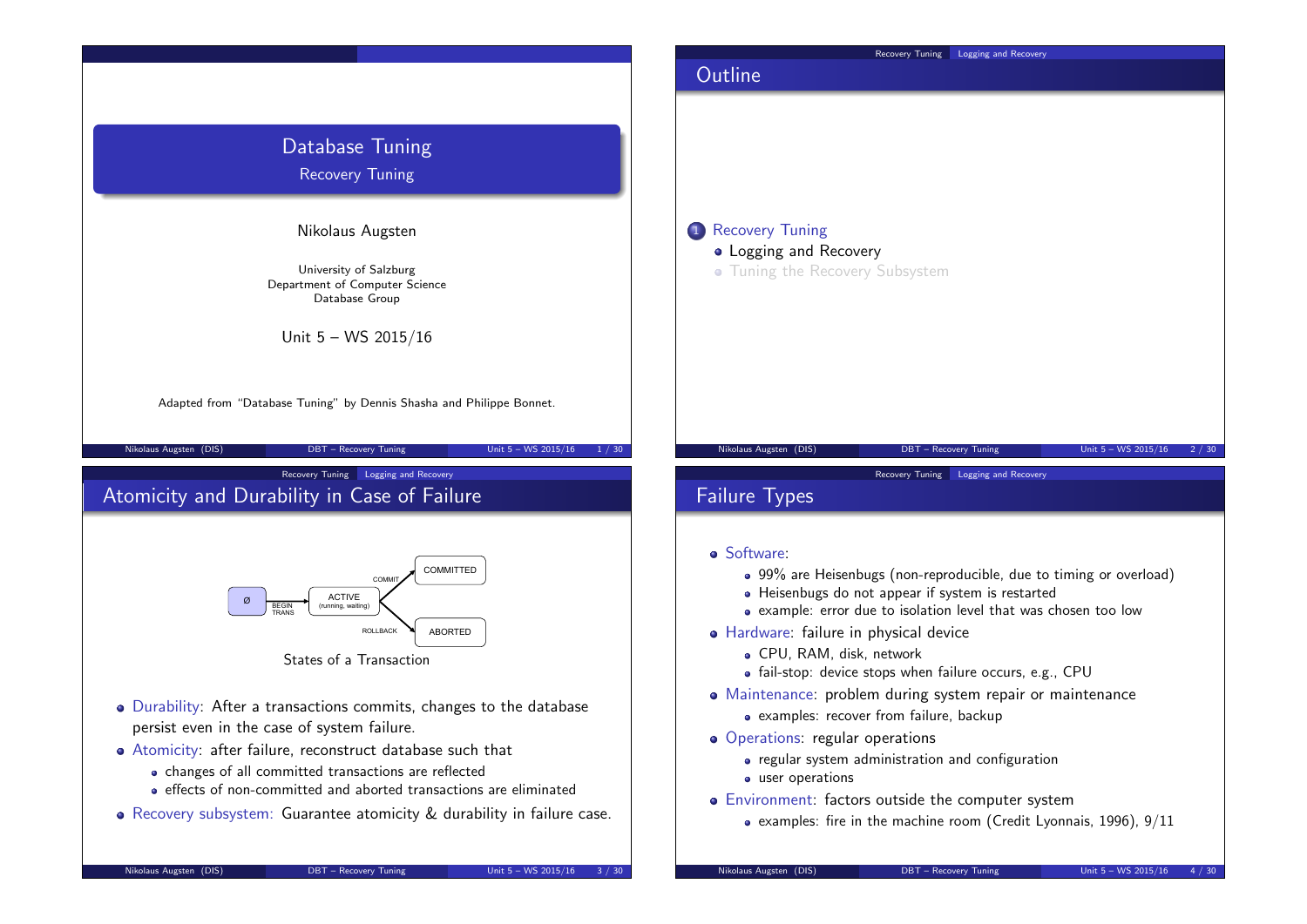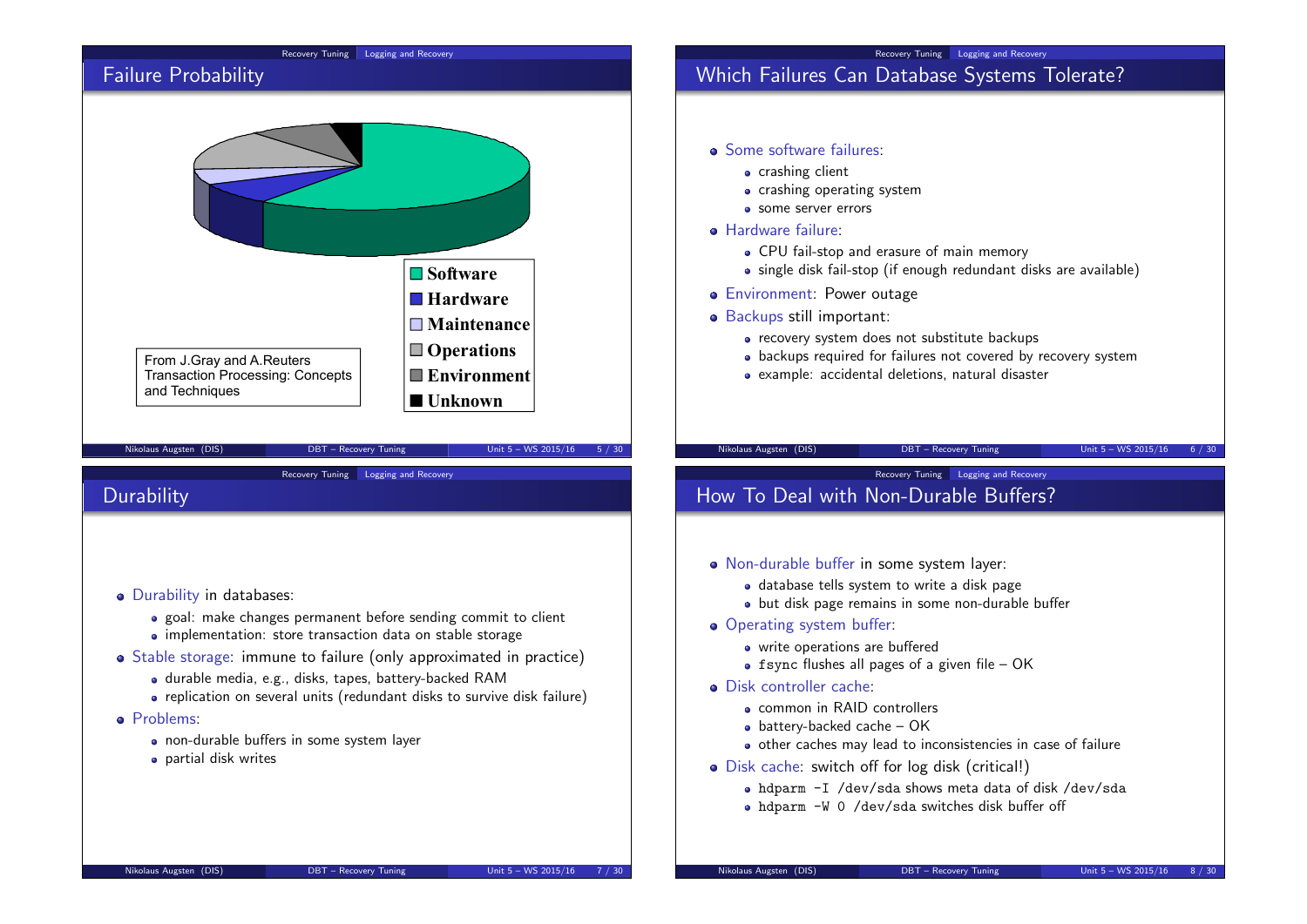#### Recovery Tuning Logging and Recovery

## How To Deal with Partial Disk Writes?

**Partial disk writes:** database writes disk page which consists of several sectors e.g., 8kB page consists of 16 sectors (512B each) power failure during write: page may be only partially written leads to inconsistent database state Disk controller: battery backed cache • data in cache is written at restart after power outage consistent state is restored • Operating system: file system • file system that prevents partial writes, e.g., Raiser 4 Database: e.g., full page writes in PostgreSQL • before-image of page is stored before updating it • recovery: partially written page is restored and update is repeated Nikolaus Augsten (DIS) **DBT** – Recovery Tuning Unit 5 – WS 2015/16 9 / 30 1. Before images: state at transaction start used to undo the effects of a uncommitted transaction before image must remain on stable storage until commit 2. After images: state at transaction end used to install effects of transaction after commit • after image must be written to stable storage before commit Nikolaus Augsten (DIS) DBT – Recovery Tuning Unit 5 – WS 2015/16 10 / 30 Recovery Tuning Logging and Recovery **Concepts** Data files: tables, indexes • Log file: stores before and after images Database buffer: contains pages that transactions modify Dirty page: buffer page with uncommitted changes Nikolaus Augsten (DIS) DBT – Recovery Tuning Unit 5 – WS 2015/16 11 / 30 Recovery Tuning Logging and Recovery Write-Ahead Logging WAL commit: • write after images to log file before transaction commits data files can be updated later (after commit) WAL abort: • variant 1: explicitly store before image in log variant 2: use data file as a before image • only in variant 1 it is safe to write dirty pages to the data file dirty pages are typically written when the database buffer is full • Example: WAL for a transaction T that modifies pages  $P_i$  and  $P_i$ • pages  $P_i$  and  $P_i$  are loaded to the database buffer • transaction T modifies the pages  $P_i$  and  $P_i$ • database generates log records  $Ir_i$  and  $Ir_j$  for the modifications database writes log records to stable storage before committing • modified pages are written to data file after transaction  $T$  commits Nikolaus Augsten (DIS) DBT – Recovery Tuning Unit 5 – WS 2015/16 12 / 30

Recovery Tuning Logging and Recovery

Guaranteeing Atomicity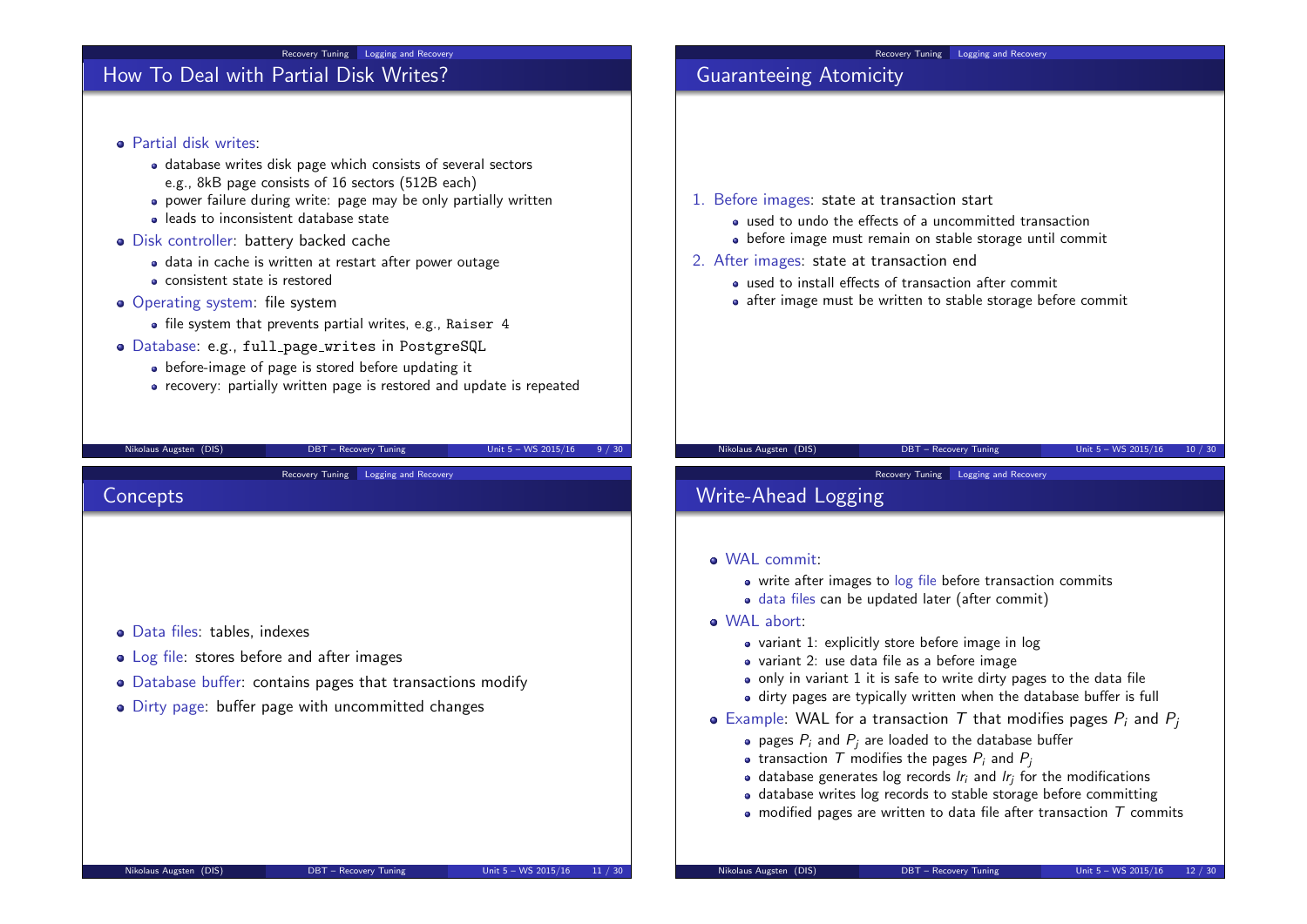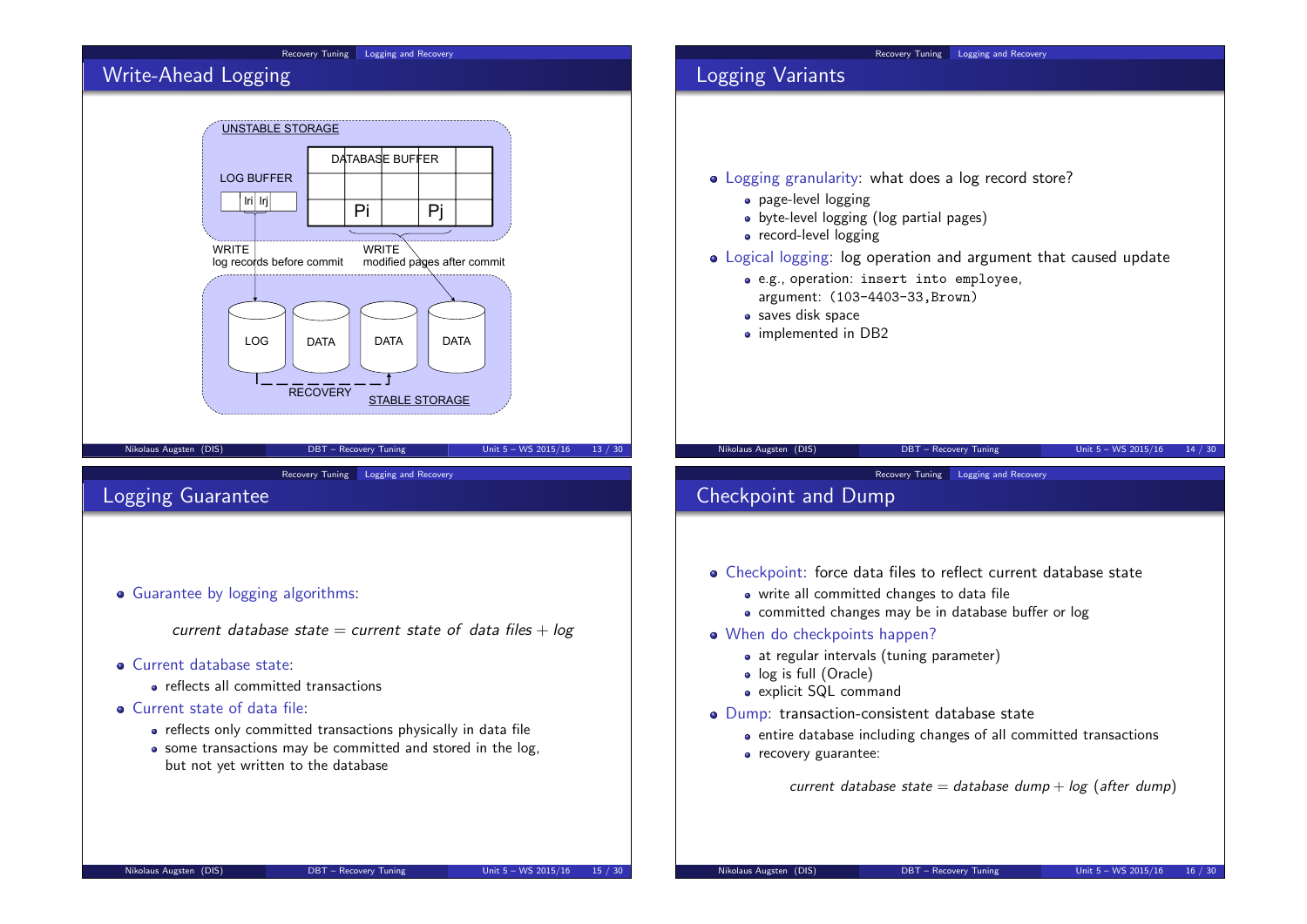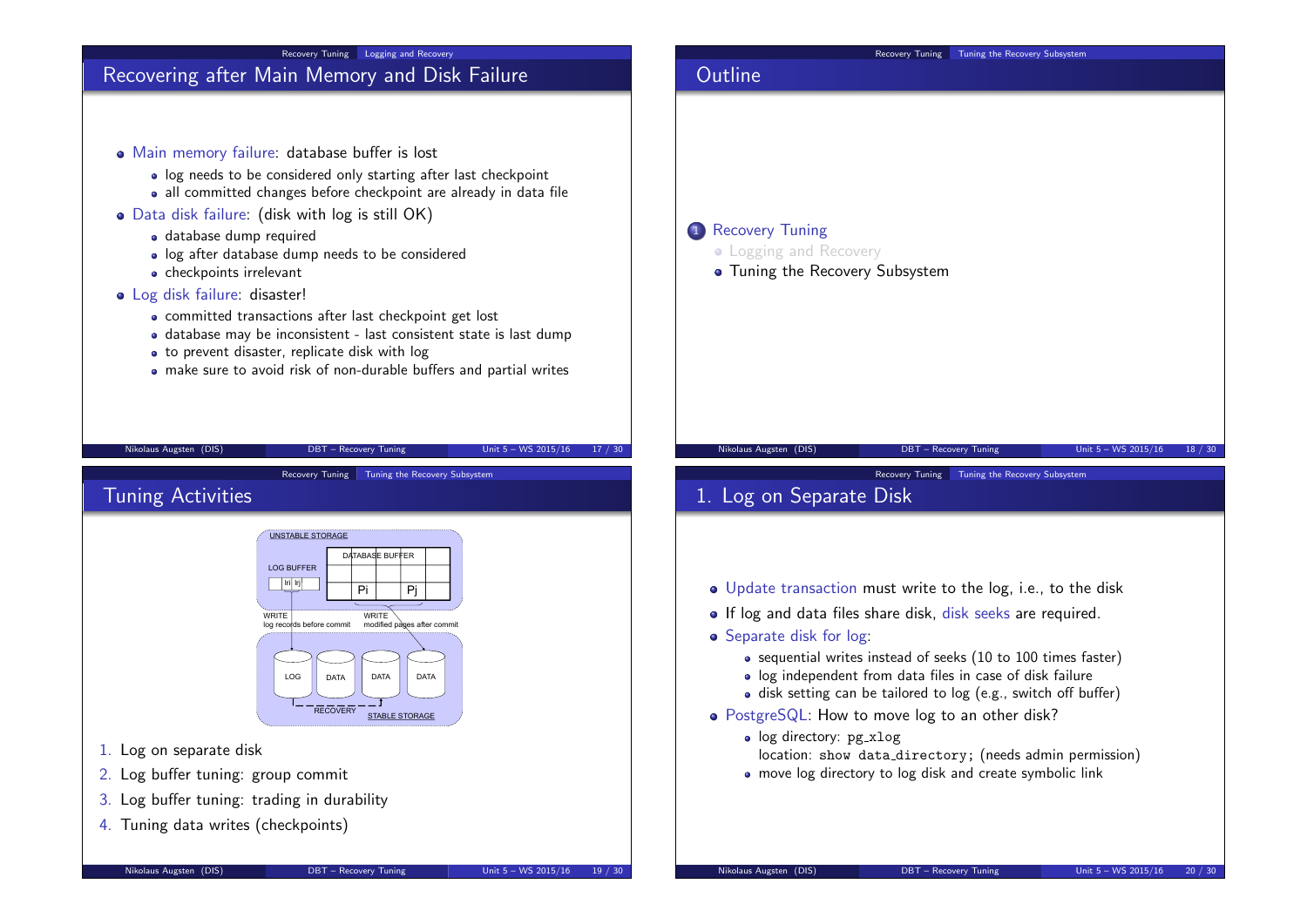#### Recovery Tuning Tuning the Recovery Subsystem

## Experiment – Separate Disk for Log



- 300k inserts or update statements.
- Each statement is a separate transaction and forces a write.
- Same disk: data files and log are on the same disk.
- Different disks: log has its own disk.

Oracle 9i on Linux server with internal hard drives (no RAID controller)

Nikolaus Augsten (DIS) DBT – Recovery Tuning Unit 5 – WS 2015/16 21 / 30 Recovery Tuning Tuning the Recovery Subsystem Group Commit – Experiment **350 300 Throughput (tuples/sec)** 뽊 **250** ĕ **200 150** Throughp **100 50 0 1 25 Size of Group Commit** • Increasing the group commit size increases the throughput. DB2 UDB V7.1 on Windows 2000

# Recovery Tuning Tuning the Recovery Subsystem

- Log buffer is flushed to disk before each commit.
- **•** Group commit:

2. Group Commit

- commit a group of transactions together
- only one disk write (flush) for all transactions
- Advantage: higher throughput
- Disadvantages: some transactions must wait before committing
	- locks are held longer (until commit)
	- lower response time for waiting transactions

## Nikolaus Augsten (DIS) DBT – Recovery Tuning Unit 5 – WS 2015/16 22 / 30

# Recovery Tuning Tuning the Recovery Subsystem

## WAL Buffer and Group Commit in PostgreSQL

- WAL buffer: Write ahead log buffer
	- RAM buffer, z.B. 768kB (wal\_buffers)
	- all log records are written to this buffer
	- WAL page is flushed at commit or every 200ms (wal\_writer\_delay)
	- data is written to a file called WAL segment (16MB each)
- commit delay: (default: 0)
	- time delay between a commit and flushing WAL buffer
	- during waiting period, hopefully other transactions commit
	- if other transaction commits, do group commit
	- if no other transaction commits, waiting time is lost
- commit sibling: (default: 5)
	- minimum number of concurrent open transactions for group commit
	- if less transactions are open, commit delay is disabled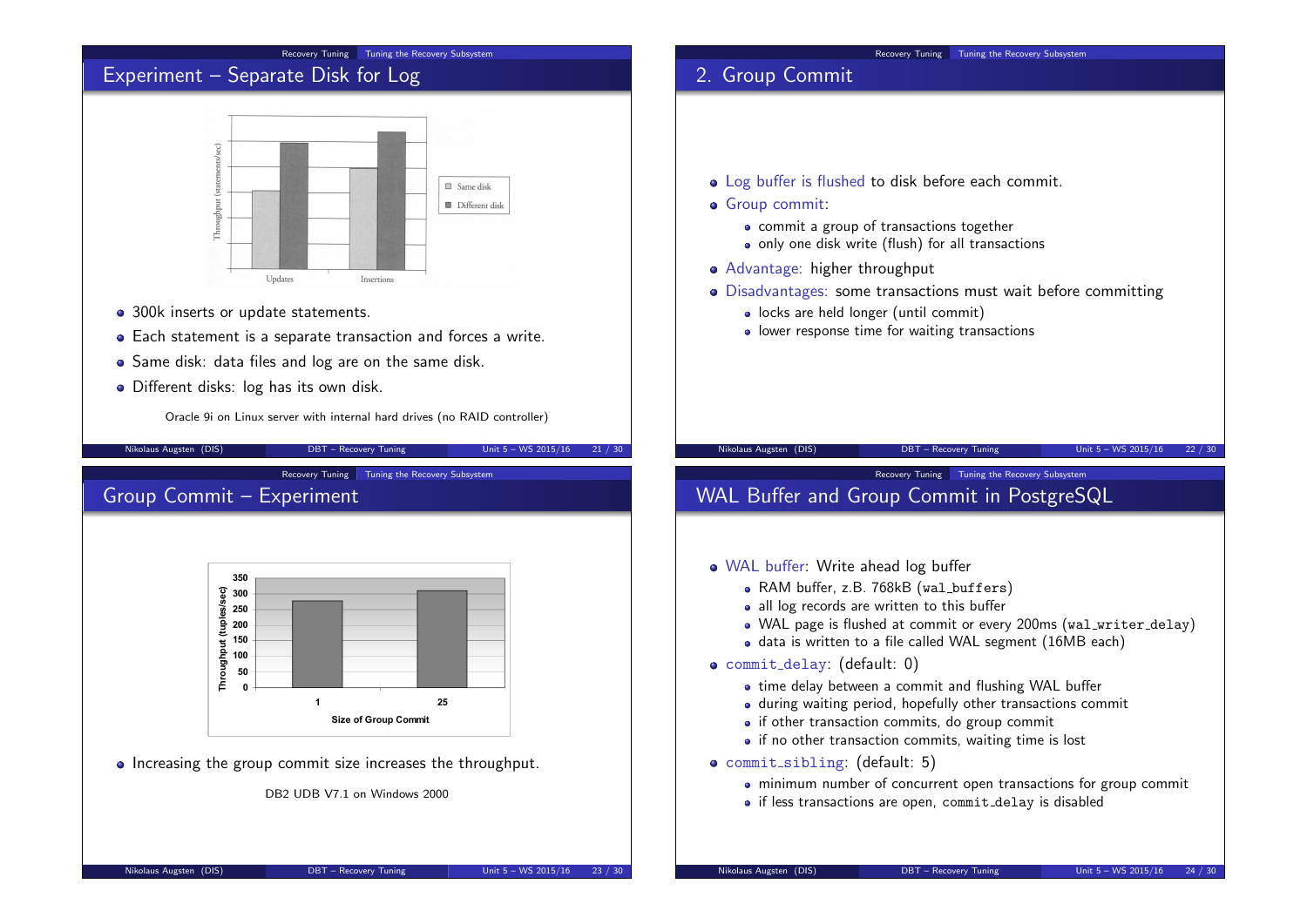

#### Fill ratio of the database buffer (RAM):

- Oracle: DB BLOCK MAX DIRTY TARGET specifies maximum number of dirty pages in database buffer
- SQL Server: pages in free lists falls below threshold (3% by default)

#### • Checkpoint frequency:

- checkpoint forces all committed writes that are only in database buffer or log to the data file
- less frequent checkpoints allow more convenient writes
- less frequent checkpoints increase recovery time

### • Checkpoints have a cost:

- disk activity to transfer dirty pages to data file
- if full page writes is on (avoid partial disk writes), after checkpoint a before image must be stored in log for each new page that is modified
- Checkpoint is triggered if one of the following is reached:
	- checkpoint\_timeout (5min): max interval between checkpoints
	- checkpoint segments  $(3)$ : max number of log file segments  $(16MB)$